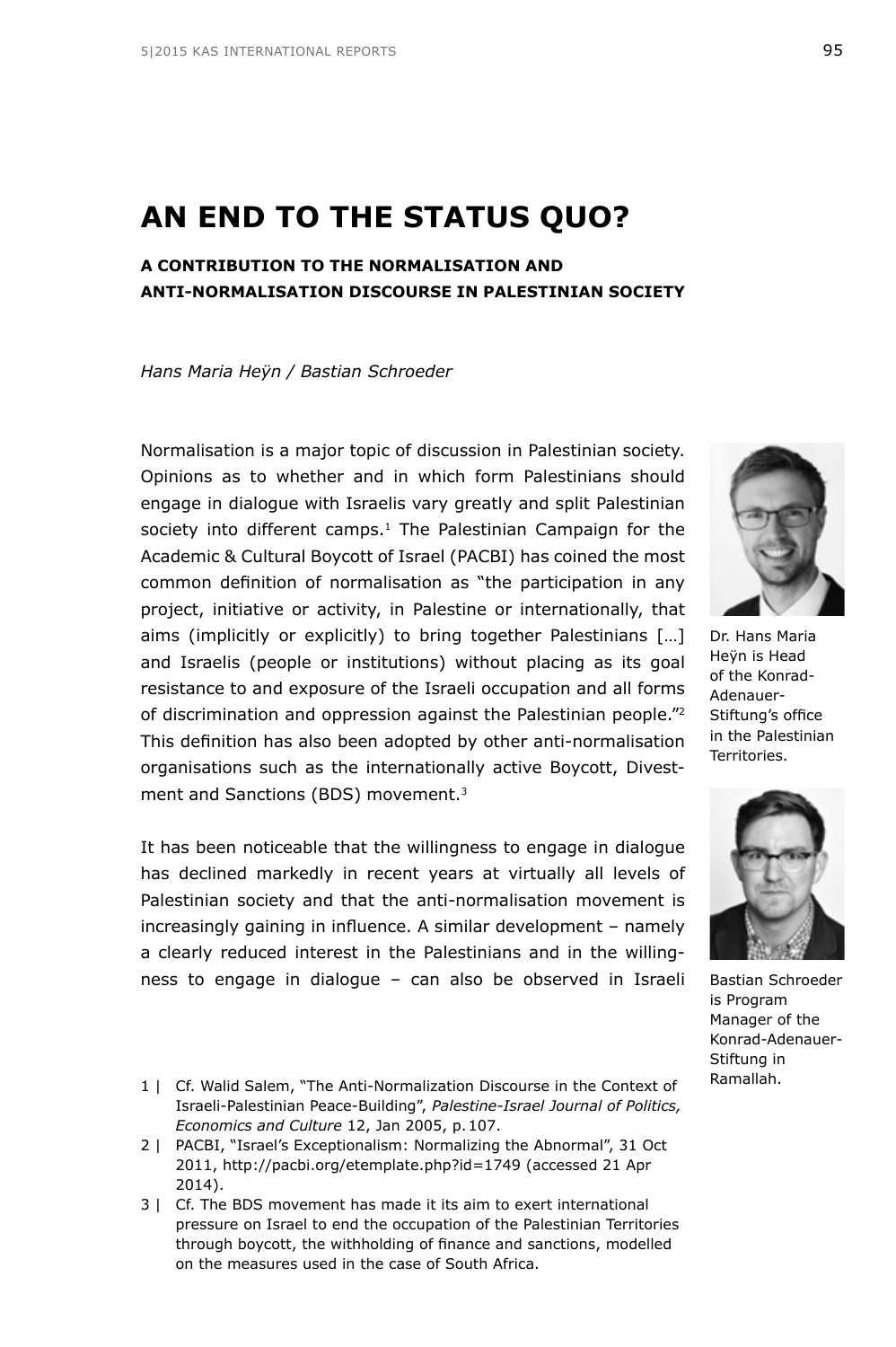society.<sup>4</sup> This was demonstrated most recently in the course of the parliamentary elections on 17 March 2015.<sup>5</sup> Generally speaking, anti-normalisation in its present form is a relatively recent phenomenon, linked closely to the stagnating peace process. Events in 2014 have illustrated once again that Israelis and Palestinians are nowhere near a resolution of the conflict; and the first months of 2015 are not promising any improvement either. This prevailing lack of positive prospects is helping to swell the following of the dialogue detractors.

**anti-normalisation activists are not a homogenous group. The movement is far more heterogeneous than it appears at first glance.**

**One needs to take into account that the** To gain a better understanding of the phenomenon, it is therefore important to briefly recapitulate the political context. One also needs to take into account that the anti-nor-

> malisation activists are not a homogenous group. The movement is far more heterogeneous than it appears at first glance, for which reason its different manifestations will be analysed below. Some opponents of normalisation are not entirely averse to engage in dialogue with Israelis under certain circumstances and they manage their activities accordingly. To provide a better understanding, these different manifestations will be illustrated by several short case studies. The question that ultimately needs to be addressed is how the international community should deal with the anti-normalisation phenomenon. This applies in particular to those institutions and organisations working on the ground, which finance and manage dialogue projects. It has become a relatively frequent occurrence for anti-normalisation activists to disrupt dialogue events. Not only does this interfere with the planning of such activities, it is also disruptive to the proceedings themselves. One must assume that the anti-normalisation movement will remain active as long as there is no sustainable resolution to the Middle East conflict within reach. It is therefore important to gain a better understanding of their arguments and motives. The ultimate objectives of the debate must be to ensure

- 4 | Cf. Moshe Arens, "Five Blows That Shrank Israel's Peace Camp", *Haaretz*, 26 Oct 2010, [http://haaretz.com/print-edition/opinion/](http://haaretz.com/print-edition/opinion/1.321190) [1.321190](http://haaretz.com/print-edition/opinion/1.321190) (accessed 13 May 2015). However, the present article deals exclusively with the anti-normalisation movement in the Palestinian Territories.
- 5 | The conflict with the Palestinians was only a marginal issue in the election campaign, and the re-election victory of Netanyahu, who rejected Palestinian statehood during the election campaign, is an illustration of the waning interest in the Palestinian neighbours. For a detailed analysis see Michael Borchard/Evelyn Gaiser, "Schockstarre versus Euphorie. Israel nach den Wahlen zur 20. Knesset", <http://kas.de/israel/de/publications/40770> (accessed 13 May 2015).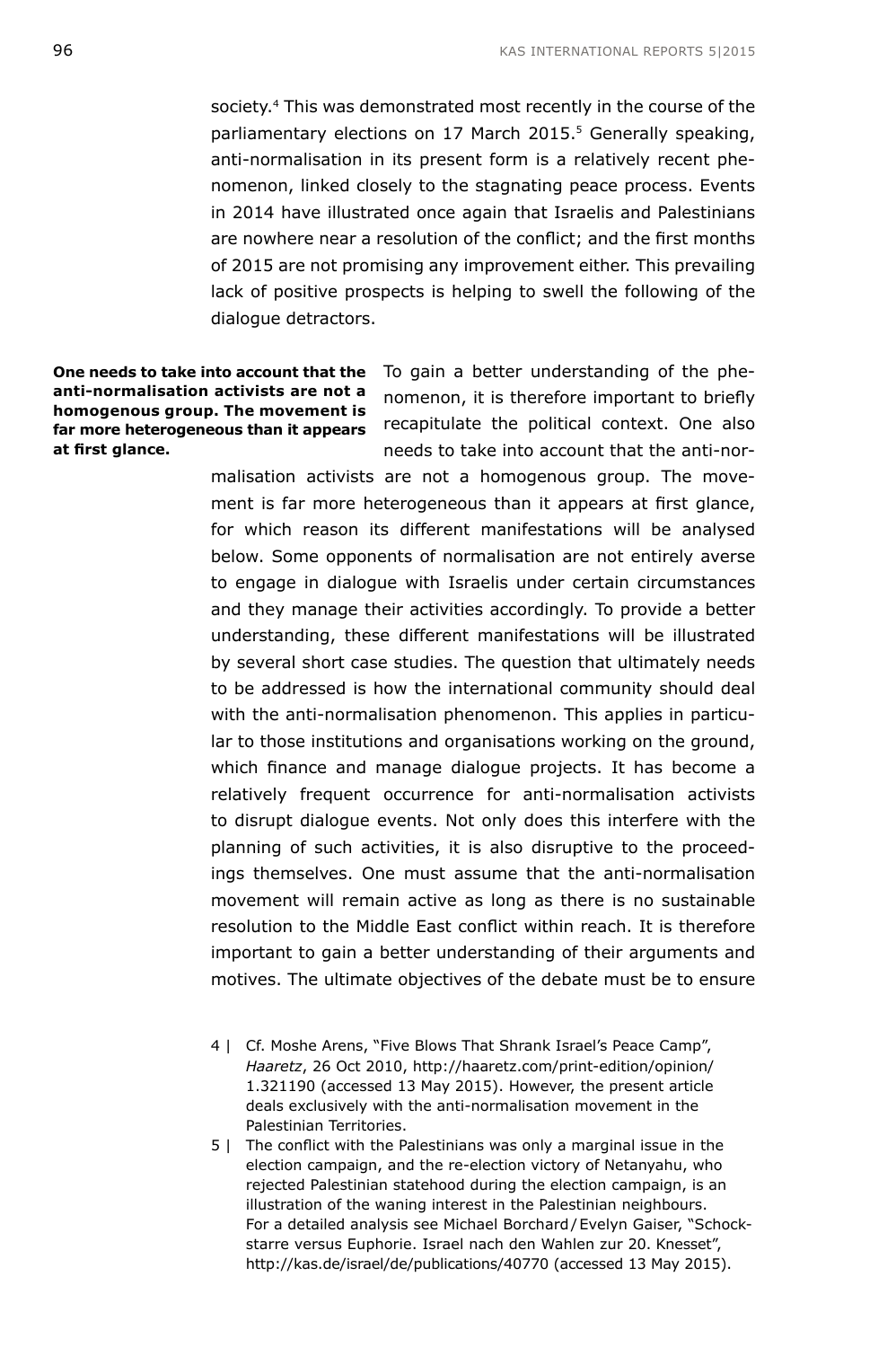that Israelis and Palestinians can once again engage in purposeful dialogue and to provide the conditions for the two sides to work out a sustainable solution in direct talks.



The European Parliament enacts a resolution on Palestine statehood in its 1967 borders: It supports "in principle recognition of Palestinian statehood and the two state solution, and believes these should go hand in hand with the development of peace talks". | Source: Pietro Naj-Oleari, European Parliament, flickr @0<sup>9</sup>.

## **NORMALISATION IN LIGHT OF CURRENT POLITICAL DEVELOPMENTS**

The year 2014 brought about many momentous decisions that influenced the framework of the normalisation debate. The failed peace negotiations under the aegis of U.S. Secretary of State John Kerry at the beginning of the year were followed by the formation of a Palestinian government of national unity between Fatah, which rules the West Bank, and Hamas, which rules the Gaza Strip, in April 2014. Almost immediately afterwards, Israel and Hamas clashed in the most devastating Gaza War to date, which lasted from 8 July to 26 August. $6$  As a result of these developments, $7$ 

- 6 | According to the UN Office for the Coordination of Humanitarian Affairs (OCHA), 2131 Palestinians and 71 Israelis lost their lives in the course of the war. Over 100,000 people were made homeless and are currently living in emergency shelters provided by the United Nations (UN). Cf. OCHA, "Occupied Palestinian Territory: Gaza Emergency Situation Report", OCHA, 4 Sep 2014, [http://ochaopt.](http://ochaopt.org/documents/ocha_opt_sitrep_04_09_2014.pdf) [org/documents/ocha\\_opt\\_sitrep\\_04\\_09\\_2014.pdf](http://ochaopt.org/documents/ocha_opt_sitrep_04_09_2014.pdf) (accessed 13 May 2015).
- 7 | The Gaza War was triggered by a chain of events, which started with the abduction of three Israeli teenagers close to Hebron. This ▸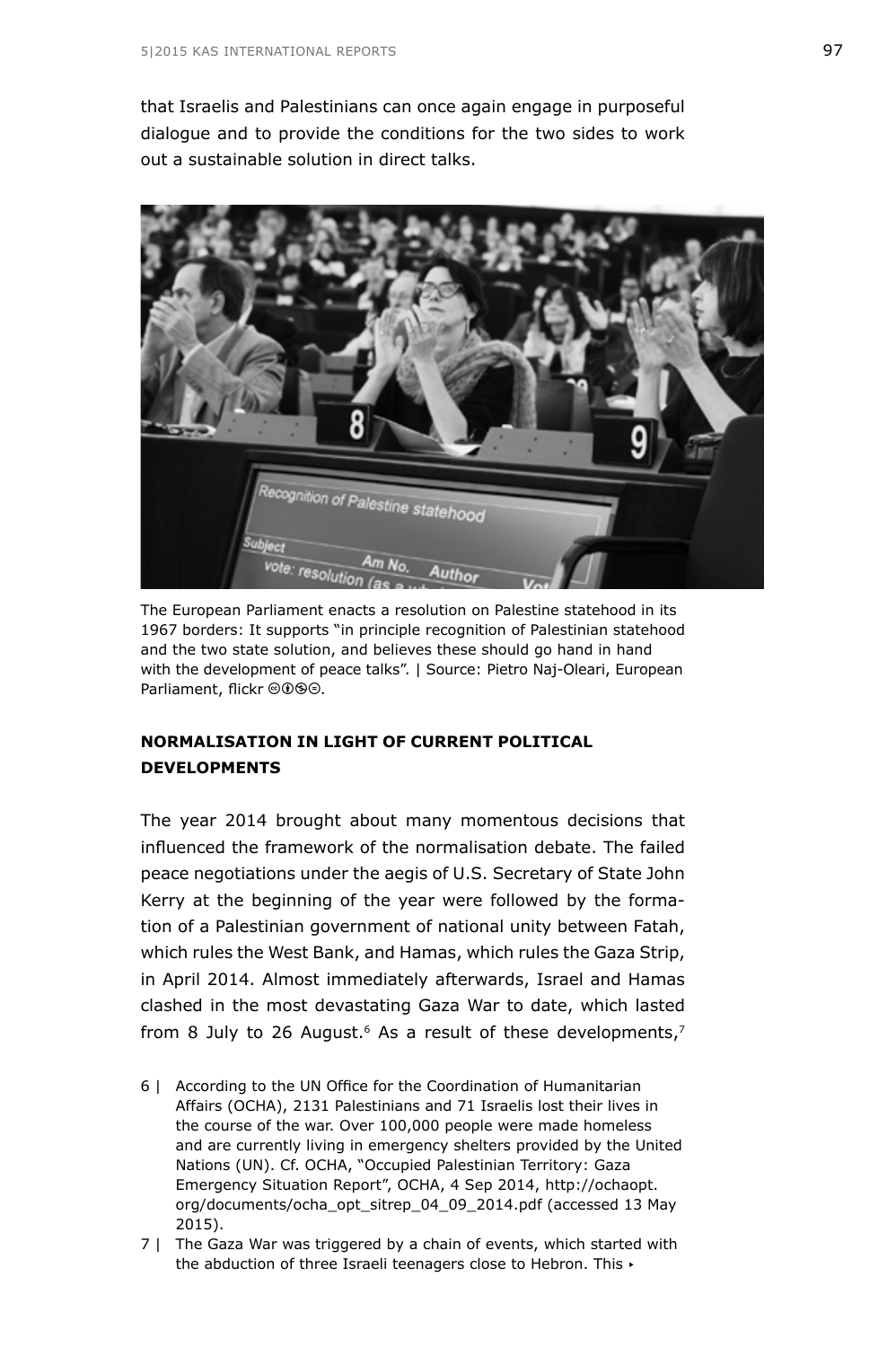there did not seem any hope for political talks to resume in the foreseeable future. During the second half of 2014, the Palestinians received diplomatic encouragement and new hope from the fact that the parliaments of several EU Member States recognised Palestine as a state in the borders of 1967.8

Buoyed by this development, the Palestinian leadership around President Mahmoud Abbas surprised everyone shortly before New Year's Eve 2014 by realising its intention to induce the UN Security Council to set a deadline for an end to the Israeli occupation. The resolution, which was put forward by Jordan on behalf of the Palestinians, called for an end to the Israeli occupation by July 2017. The resolution did not, however, receive the required majority of nine votes in a Security Council Meeting on 30 December 2014.<sup>9</sup> In response to the failure of the resolution, the Palestinian leadership decided to aim for membership of numerous international agreements and treaties. The signing of the Treaty of Rome in particular, the contractual basis of the International Criminal Court (ICC) in The Hague, caused considerable diplomatic rows with Israel and the USA.10 There was, however, a statutory period of 60 days before the accession to the ICC would officially come into force. The Palestinian Territories became an official state party to the ICC on 1 April 2015, and the Palestinian leadership is already considering lodging complaints against Israeli government representatives or members of the armed forces.<sup>11</sup> These steps are indications of the Palestinian leadership's new strategy aimed at internationalising the conflict with Israel and putting it on a legal footing.<sup>12</sup>

prompted the Israeli military to carry out a massive search and military operation (Brothers' Keeper) against Hamas in the West Bank. In addition, air attacks were carried out against numerous Hamas targets in the Gaza Strip, which in turn elicited repeated rocket attacks from the Gaza Strip.

- 8 | Sweden recognised Palestine as an official state in October 2014. Recommendations of Palestine's recognition have been put forward in the parliaments of the UK, Spain, France and Ireland, but the respective governments have not yet followed these.
- 9 | Cf. Michael R. Gordon / Somini Senguptar, "Resolution for Palestinian State Fails in Security Council", *The New York Times*, 30 Dec 2014, <http://nyti.ms/1wzhDDj> (accessed 13 May 2015).
- 10 | Cf. John Hudson, "Israel US Slam Palestinian Bid to Join International Criminal Court", *Foreign Policy*, 31 Dec 2014, [http://foreignpolicy.](http://foreignpolicy.com/2014/12/31/israel-u-s-slam-palestinian-bid-to-join-international-criminal-court) [com/2014/12/31/israel-u-s-slam-palestinian-bid-to-join-international](http://foreignpolicy.com/2014/12/31/israel-u-s-slam-palestinian-bid-to-join-international-criminal-court)[criminal-court](http://foreignpolicy.com/2014/12/31/israel-u-s-slam-palestinian-bid-to-join-international-criminal-court) (accessed 21 Apr 2015).
- 11 | The intention is to lodge complaints against Israel's illegal settlement policy on the West Bank and in East Jerusalem as well as its treatment of civilians during last year's Gaza War.
- 12 | The implementation of the strategy began in November 2012, when Palestine applied for observer status in the United Nations and this was granted by the General Assembly.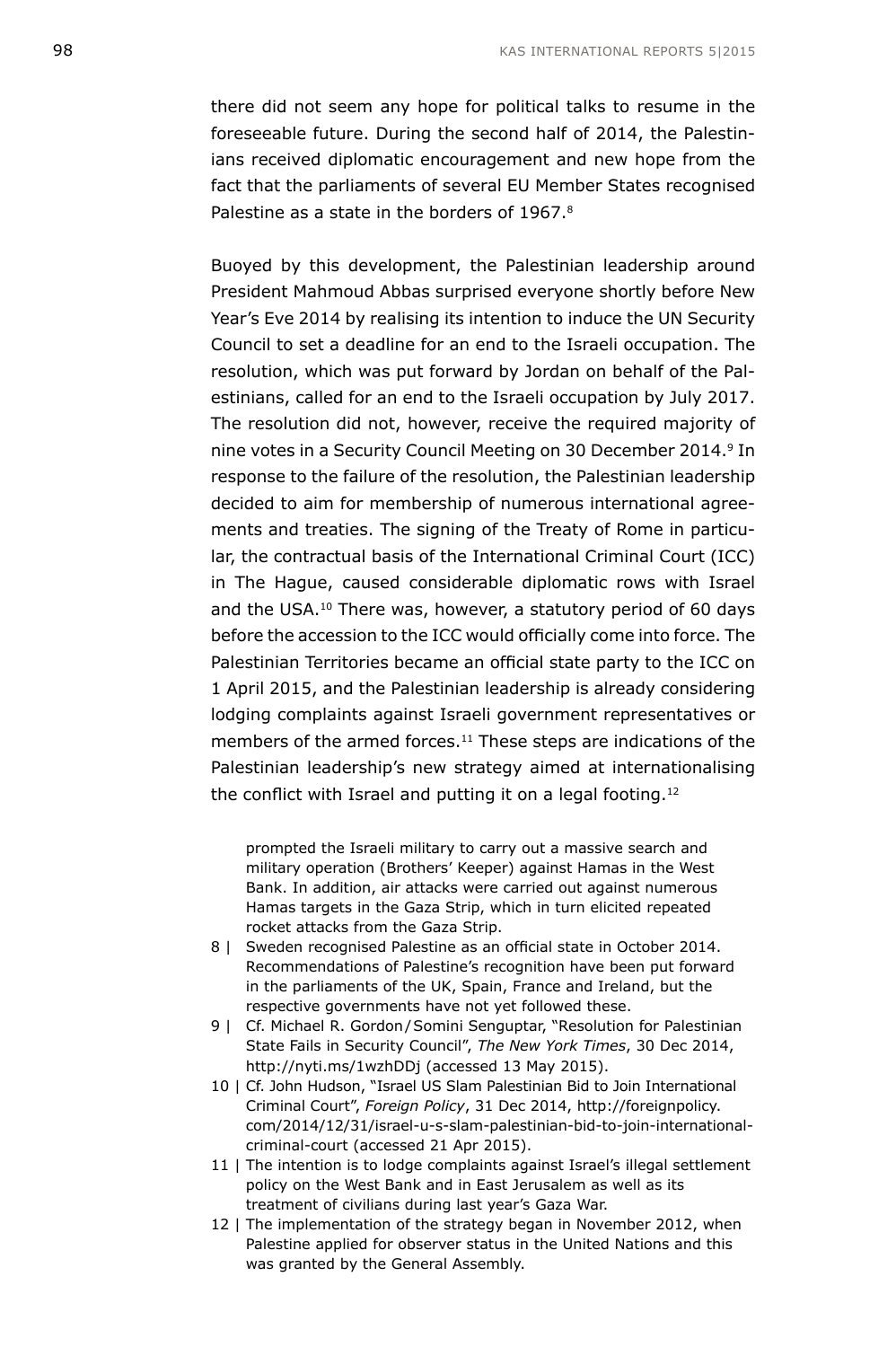

UN Secretary-General Ban Ki-moon and President Abbas met in New York on the occasion of the so called status revaluation by the United Nations. On November 29, 2012, Palestine was accorded non-Member Observer State status in the United Nations. | Source: Hansine Korslien, Norway – Mission to the UN, flickr @090.

This change in strategy is a clear indication of the fact that trust in negotiations is waning in the political establishment and among the population.<sup>13</sup> President Abbas hesitated too long before taking action after his announcements, and this has diminished his political capital in the Palestinians' eyes. This became very obvious particularly after the Gaza War, when approval ratings for Fatah and President Abbas crashed and support for Hamas and Ismail Haniyeh improved considerably.<sup>14</sup> Seven months on from the war, poll ratings have returned to the pre-war levels and Mahmoud Abbas's approval ratings have recovered.<sup>15</sup> Be that as it may, President Abbas cannot assume that his position is secure, and he will have to continue asserting himself against Hamas.

The government's change in strategy can therefore be taken as an attempt to push beyond the status quo and to win back the population's support. This new political line is met with positive response from Palestinian society. People's hopes for the creation of a sovereign state of their own have been buoyed particularly by the recognition of Palestine by the parliaments of European states.

- 13 | Cf. Palestinian Centre for Policy and Survey Research (PSR), "Palestinian Public Opinion Poll No 54", Dec 2014, [http://pcpsr.org/en/node/](http://pcpsr.org/en/node/600) [600](http://pcpsr.org/en/node/600) (accessed 13 May 2015).
- 14 | Cf. PSR, "Special Gaza War Poll", Aug 2014, [http://pcpsr.org/en/](http://pcpsr.org/en/node/492) [node/492](http://pcpsr.org/en/node/492) (accessed 13 May 2015).
- 15 | Cf. PSR, "Palestinian Public Opinion Poll No 55", Mar 2015, <http://pcpsr.org/en/node/605> (accessed 13 May 2015).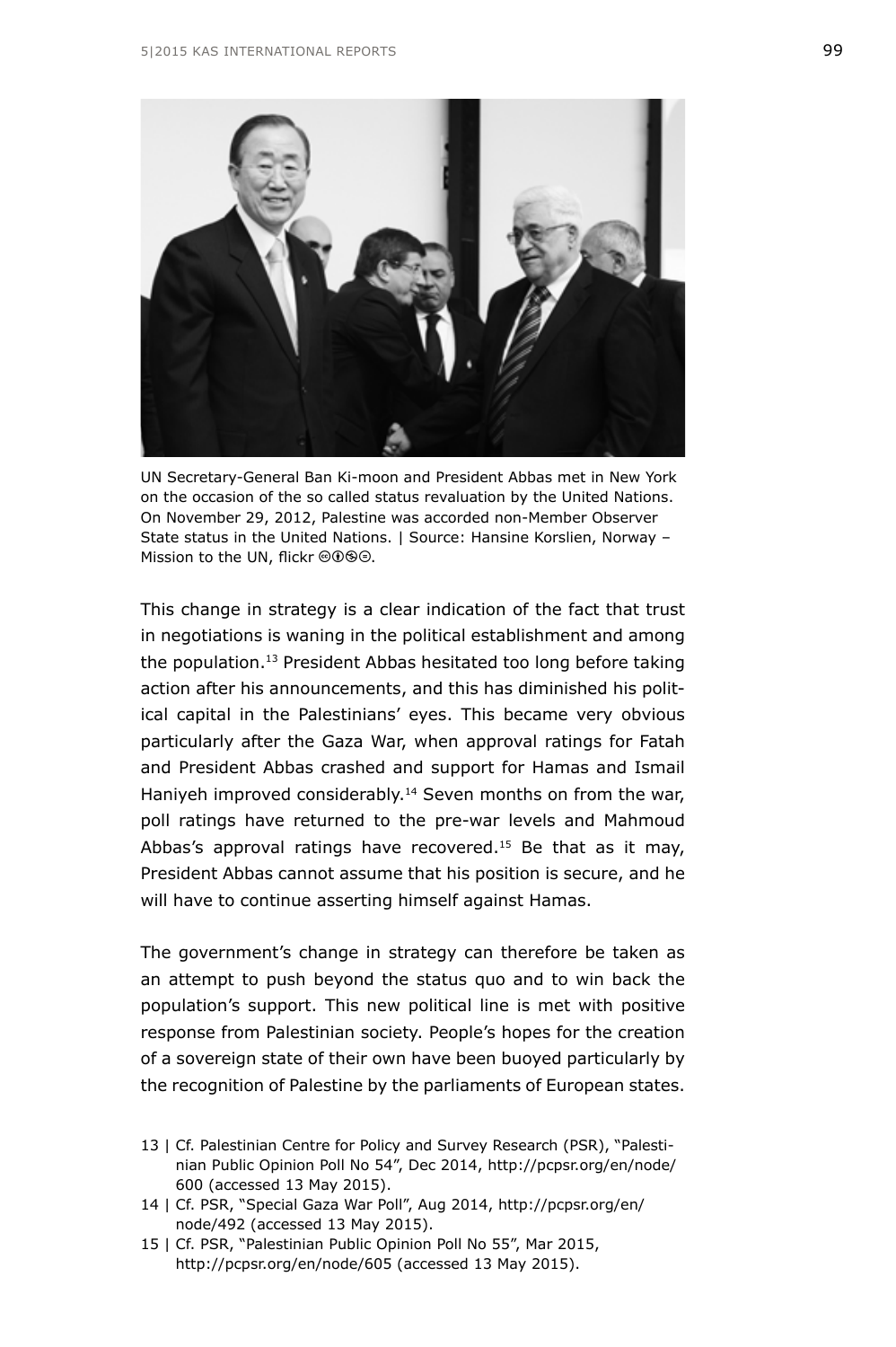In an opinion poll in December 2014, 73 per cent of Palestinians supported the accession to the International Criminal Court,<sup>16</sup> and 86 per cent are in favour of submitting a complaint.<sup>17</sup> By contrast with their political decision-makers, large swathes of Palestinian civil society and many political movements performed this change in strategy some considerable time ago.

For Palestinians, the era since the Oslo Accords (1993 to 1995) has been characterised by disappointment and disillusion. While the frustration among the population about the continuing status quo erupted in violent resistance in the course of the Second Intifada (2000 to 2005), groupings calling for a renunciation of violence have become more prominent in recent years. This has manifested in phenomena such as the BDS movement, which is active at a national and international level.<sup>18</sup> Anti-normalisation is a central component of BDS's agenda and it has also gained in popularity in connection with the growing boycott movement.

**While some officials within the Palestinian Authority may be increasingly sympathetic to the anti-normalisation movement, anti-normalisation has not entered official politics.**

However, there is still a clear discrepancy between the official political line and public opinion. While some officials within the Palestinian Authority (PA) may be increasingly sympathetic to the anti-normalisation

movement, anti-normalisation has not entered official politics. BDS groupings and anti-normalisation activists do, in fact, regularly criticise the PA's cooperation with Israel.<sup>19</sup> This applies to various direct political talks<sup>20</sup> as well as the very close security cooperation.21

- 16 | Cf. PSR, n.13.
- 17 | Cf. PSR, n.15.
- 18 | Cf. Omar Barghouti, "Is BDS' campaign against Israel reaching a turning point?", *Al Jazeera*, 22 Dec 2013, [http://aljazeera.com/](http://aljazeera.com/indepth/opinion/2013/12/bds-campaign-against-israel-reaching-turning-point-201312225320764121) [indepth/opinion/2013/12/bds-campaign-against-israel-reaching](http://aljazeera.com/indepth/opinion/2013/12/bds-campaign-against-israel-reaching-turning-point-201312225320764121)[turning-point-201312225320764121](http://aljazeera.com/indepth/opinion/2013/12/bds-campaign-against-israel-reaching-turning-point-201312225320764121) (accesssed 13 May 2015).
- 19 | Cf. Daoud Kuttab, "At Mandela funeral, Abbas says he opposes boycott of Israel", *Al-Monitor*, 13 Dec 2013, [http://al-monitor.com/](http://al-monitor.com/pulse/originals/2013/12/abbas-attacks-bds.html) [pulse/originals/2013/12/abbas-attacks-bds.html](http://al-monitor.com/pulse/originals/2013/12/abbas-attacks-bds.html) (accessed 13 May 2015); Omar Barghouti, "Israeli-Arab Normalization Hits a Snag", *Al-Akhbar*, 28 Apr 2012, <http://english.al-akhbar.com/node/6756> (accessed 21 Apr 2015).
- 20 | Cf. "Abbas to meet with members of Knesset in Ramallah", *The Jerusalem Post*, 15 Apr 2014, [http://jpost.com/Diplomacy-and-](http://jpost.com/Diplomacy-and-Politics/Abbas-to-meet-with-members-of-Knesset-in-Ramallah-348567)[Politics/Abbas-to-meet-with-members-of-Knesset-in-Ramallah-](http://jpost.com/Diplomacy-and-Politics/Abbas-to-meet-with-members-of-Knesset-in-Ramallah-348567)[348567](http://jpost.com/Diplomacy-and-Politics/Abbas-to-meet-with-members-of-Knesset-in-Ramallah-348567) (accessed 13 May 2015).
- 21 | Cf. Jessica Purkiss, "Will the Palestinian leadership really halt security cooperation with Israel?", *The Middle East Monitor*, 12 Dec 2014, <http://middleeastmonitor.com/articles/middle-east/15796> (accessed 13 May 2015).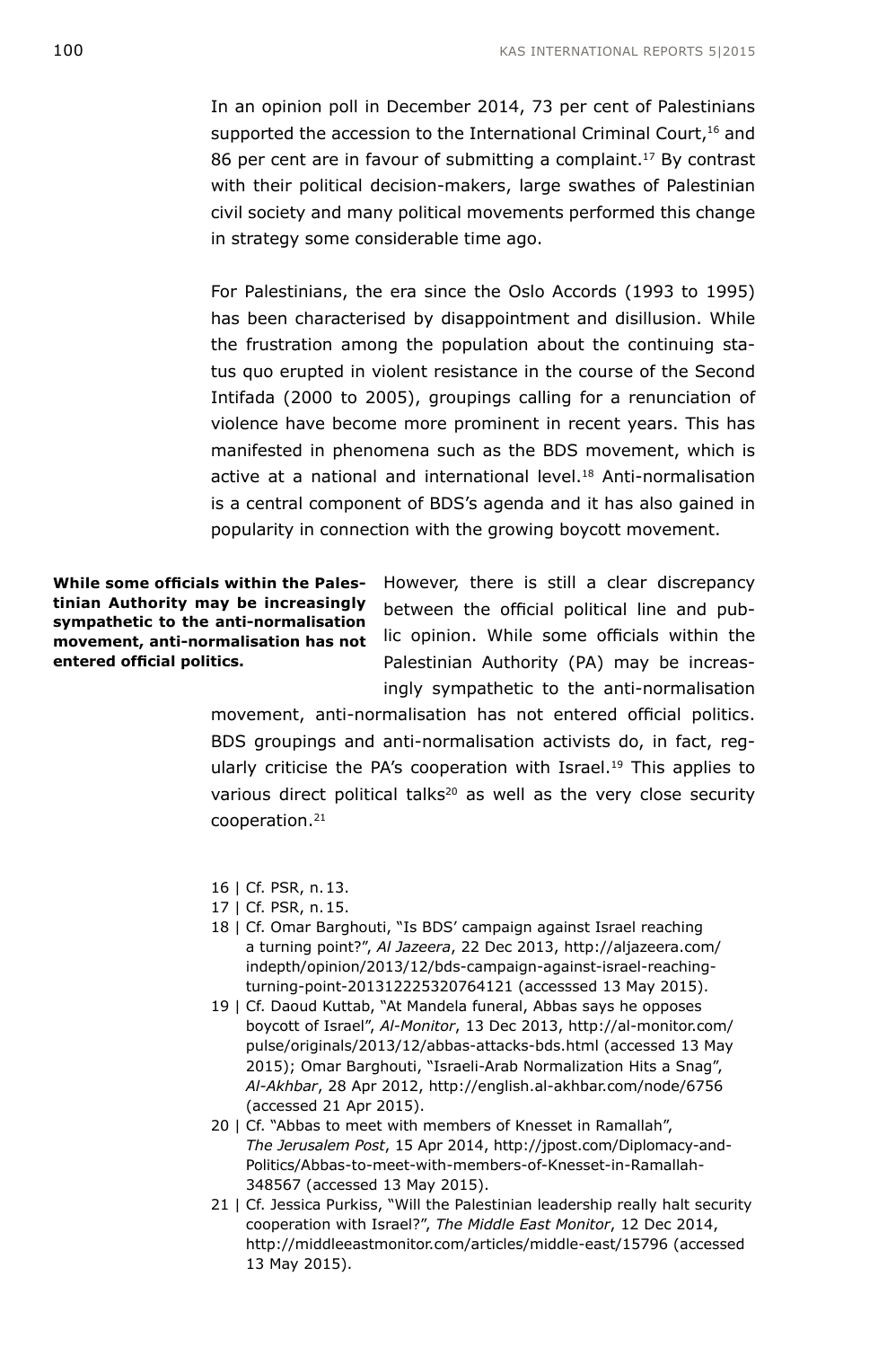

A BDS demonstration in 2010: Anti-normalisation plays a central role of the BDS movement and became popular in the growing boycott movement. | Source: Stephanie Law, flickr @00.

### **ORIGINS AND OBJECTIVES OF ANTI-NORMALISATION**

As far back as the mid-1980s, Palestinian lawyer Jonathan Kuttab and Israeli political scientist Dr. Edy Kaufman were already engaged in a public debate about the nature of dialogue between Israelis and Palestinians. Kuttab had initiated the discussion with his article "The Pitfalls of Dialogue"22 in the *al-Fajr* newspaper. In this article, he criticised that any dialogue between oppressor and oppressed was necessarily asymmetrical, while in many cases it seems that the parties were meeting as equals. Furthermore, he maintained that dialogue events frequently ignored central conflict issues (such as the occupation, freedom of movement, natural resources) and were concerned with superficial matters instead. In his eyes, this entailed the risk of conducting the dialogue merely as an end in itself and ultimately in order to entrench the status quo instead of changing it.<sup>23</sup> Kaufman countered this with the argument that dialogue was not a series of isolated events, but a sustained, ongoing activity. He maintained that difficult issues required a dialogue conducted on a sustained basis over time, which could be controlled in an equitable manner. And that it was a central goal of any dialogue to create trust between the

<sup>22 |</sup> Jonathan Kuttab/Edy Kaufman, "An Exchange on Dialogue", *Journal of Palestine Studies* 17, No.2/1988, p.84-108.

<sup>23 |</sup> Cf. ibid., p.85 f.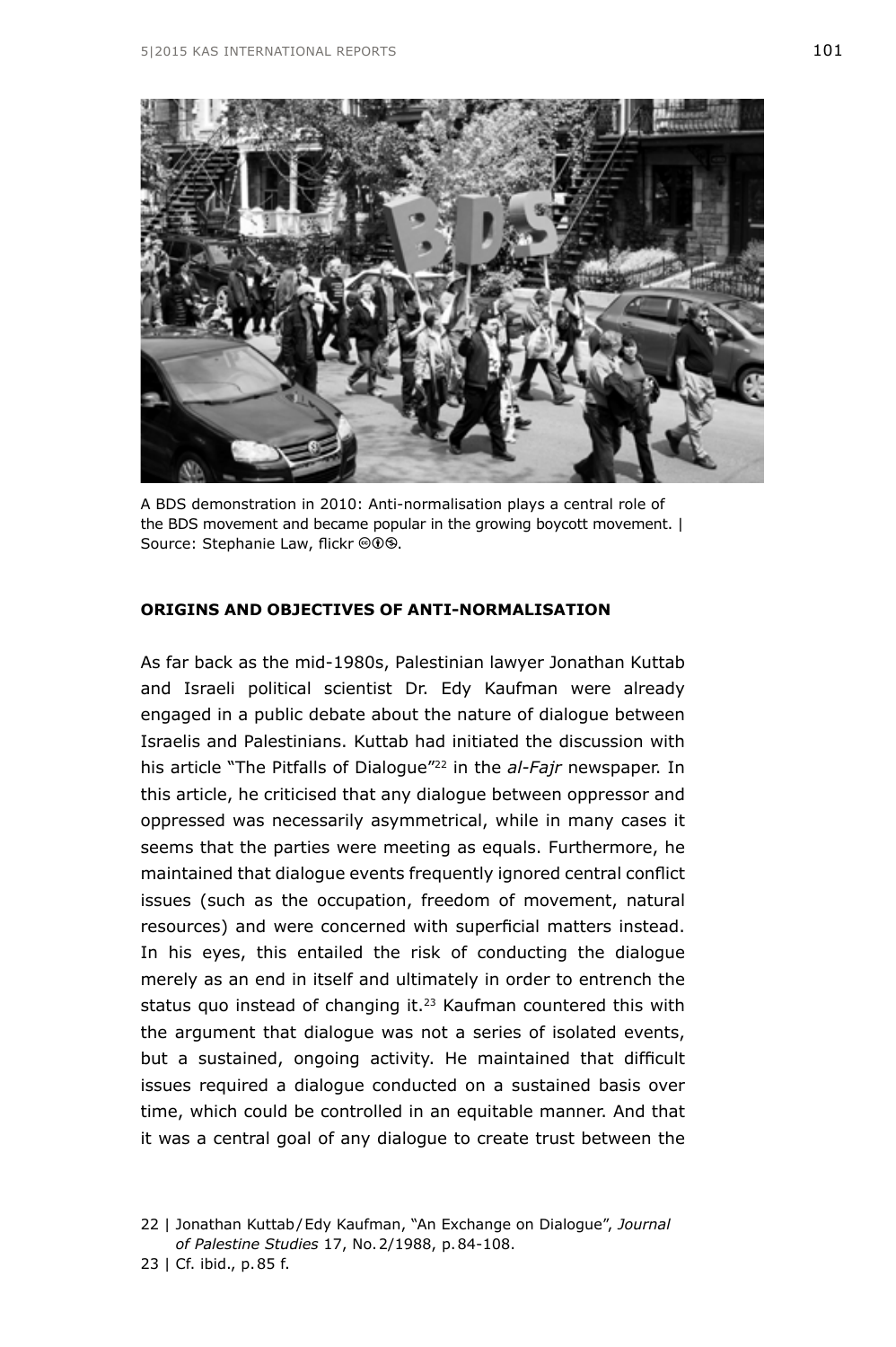parties in order to allow even major hurdles along the way to be overcome.<sup>24</sup>

**conflict during the Oslo Peace Process created a willingness on both sides to resume communication. This received generous support, particularly from the international community of states.** 

**Hope for a prompt resolution of the** The dialogue between Israelis and Palestinians ceased almost entirely during the First Intifada (1987 to 1993), and so did the debate about its usefulness. It was not until the Oslo Peace Process (1993 to 1995) that there was a renewed rapprochement. Hope

> for a prompt resolution of the conflict created a willingness on both sides to resume communication. This received generous support, particularly from the international community of states. Numerous dialogue projects were initiated and a veritable "peace industry" developed. One of the most prominent dialogue programs of that time was the "Seeds of Peace" program aimed at bringing together young people from areas of conflict in a peace camp.25 The program still exists, but is now coming under heavy criticism from anti-normalisation activists – as are many comparable initiatives<sup>26</sup>

> The Oslo Accords failed to satisfy the high expectations harboured by many of the actors involved. Initial enthusiasm was quickly followed by disenchantment and disillusion.<sup>27</sup> Palestinians have considered the Oslo peace process a failure for a long time.<sup>28</sup> High-ranking Israeli politicians have also come to a similar conclusion.29 The frustration over the status quo culminated in the Second Intifada in the early 2000s. By the end of that period, many post-conflict dialogue programs going back to the Oslo era had become irrelevant. In addition, fear of further terror attacks caused the Israeli government to impose the physical separation

- 24 | Cf. ibid., p.94.
- 25 | The program was initially set up for young Israelis and Palestinians, but has since been expanded to include young people from areas of conflict worldwide.
- 26 | Cf. Omar H. Rahman, "Co-existence vs. Co-resistance: A case against normalization", *+972*, 3 Jan 2012, [http://972mag.com/co-exist](http://972mag.com/co-existence-vs-co-resistance-a-case-against-normalization/32076)[ence-vs-co-resistance-a-case-against-normalization/32076](http://972mag.com/co-existence-vs-co-resistance-a-case-against-normalization/32076) (accessed 13 May 2015).
- 27 | Palestine is still not a sovereign state, the number of Israeli settlers in the West Bank and in East Jerusalem is increasing steadily, the Palestinians have no control over natural resources such as water, etc.
- 28 | Cf. Edward Said, *The End of the Peace Process. Oslo and After*, London, 2000; Salam Fayyad, "Oslo is Dead", *Foreign Affairs*, 2 Oct 2014, [http://foreignaffairs.com/articles/142134/salam-fayyad/oslo](http://foreignaffairs.com/articles/142134/salam-fayyad/oslo-is-dead)[is-dead](http://foreignaffairs.com/articles/142134/salam-fayyad/oslo-is-dead) (accessed 21 Apr 2015).
- 29 | Cf. Barak Ravid, "Lieberman: Palestinian moves at ICC show Oslo Accords have collapsed", *Haaretz*, 4 Jan 2015, [http://haaretz.com/](http://haaretz.com/print-edition/opinion/1.635216) [print-edition/opinion/1.635216](http://haaretz.com/print-edition/opinion/1.635216) (accessed 13 May 2015).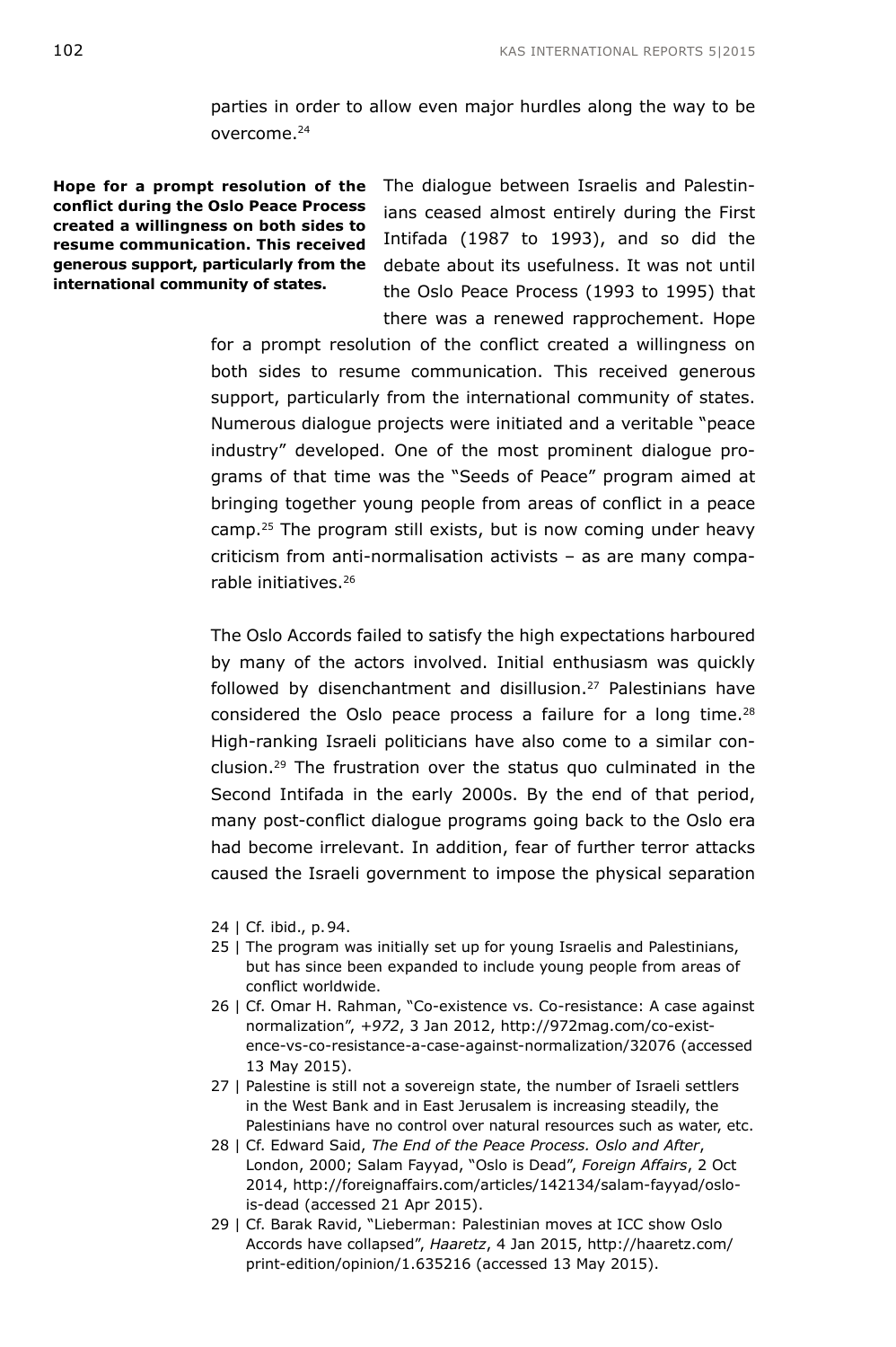of Palestinians and Israelis, which has made the dialogue more difficult in practical terms as well. Consequently, there are now hardly any encounters taking place between the two conflicting parties outside specially organised dialogue events.

Based on the definition of normalisation mentioned at the beginning of this article, anti-normalisation activists have made it their purpose to publicly denounce, prevent or even reverse instances of normalisation. It is their declared aim to "[…] strip the conflict of many illusions and pleasantries in favor of exposing the raw truth."30 In abstract terms, the opponents of normalisation can be divided into four camps (see Fig. 1).<sup>31</sup>



### **Spectrum of the anti-normalisation and normalisation movement**



Source: Own illustration.

- A. Rigorous proponents of anti-normalisation reject any contact with Israelis. They do not consider Israel an appropriate party to interact with and regard any dialogue with Israelis as a betrayal of the Palestinian cause. This form of anti-normalisation does, however, not enjoy much support within the Palestinian population and can be regarded as a minority position.
- B. A more widespread view is that normalisation of relations with Israel should not be a condition but rather a consequence of negotiations. Supporters of this stance argue that it is simply impossible in the current situation to maintain that Israelis and Palestinians can meet on an equal footing. Any exchange between them would therefore have to be considered an exchange between occupiers and occupied. Acting as if that was not the case during joint events would thus be a waste of time. This view underlies the demand that any dialogue should be avoided until the occupation comes to an end. Once the

<sup>30 |</sup> Rahman, n.25.

<sup>31 |</sup> Cf. Riman Barakat/Dan Goldenblatt, "Coping with Anti-Normalization", *Palestine-Israel Journal of Politics, Economics and Culture* 18, Feb/Mar 2012, pp.86-95.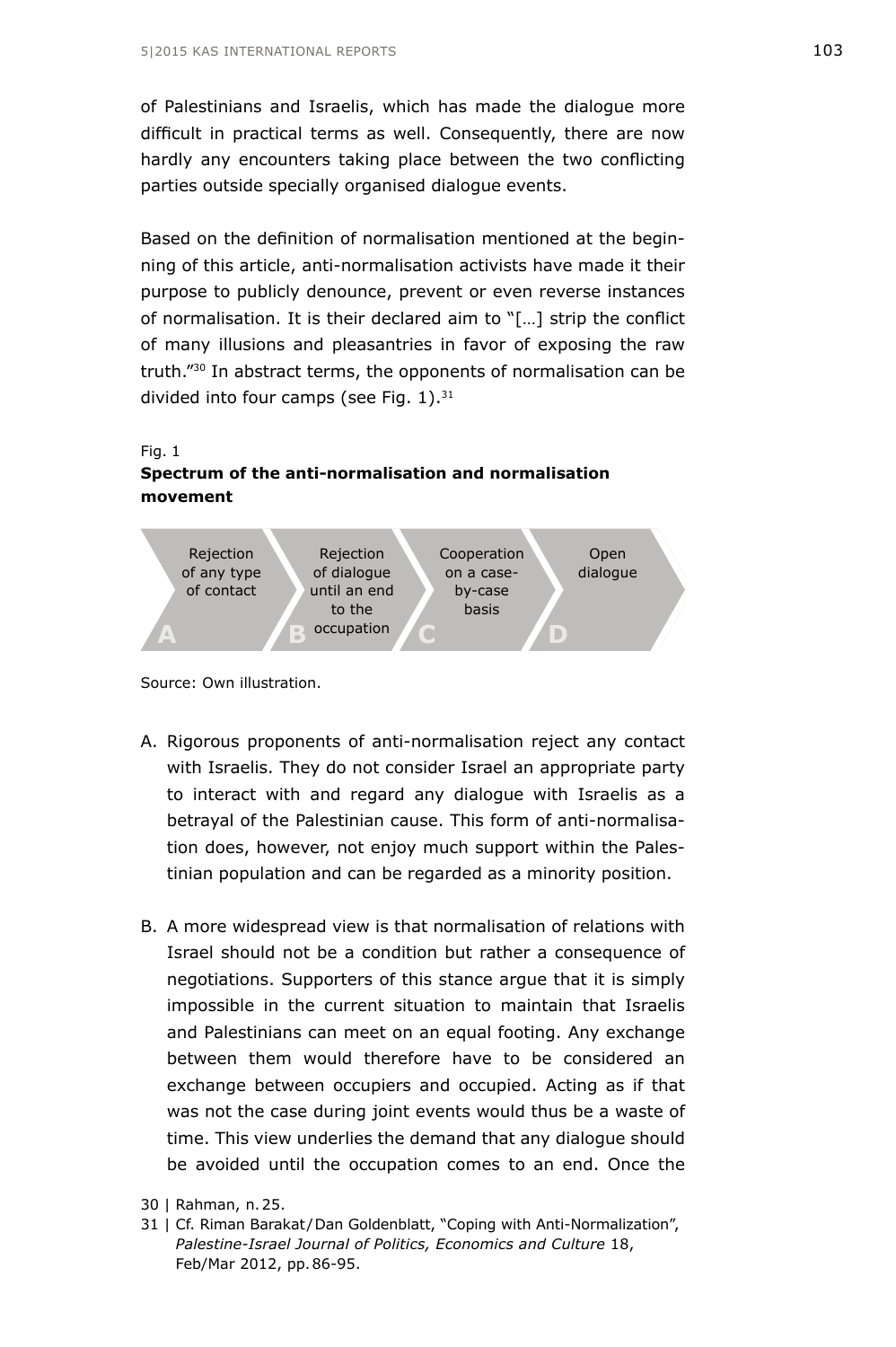occupation has ended, the sides should meet and enter into an exchange on an equal footing.

- C. The majority of the opponents of normalisation evaluate opportunities for dialogue with Israelis on a case-by-case basis. They stress that the problem is not with the dialogue with Israelis as such but with its quality. Many supporters of this group rely on guidelines devised by PACBI for evaluating projects and activities,<sup>32</sup> based essentially on the recognition of fundamental rights for the Palestinians.<sup>33</sup> These guidelines/ criteria represent a framework for the agendas and contents of the events.
- D. Proponents of open dialogue, on the other hand, stipulate no conditions for encounters with Israelis. To them, talks between the two sides represent an important channel to effect understanding and reconciliation.

#### **ANTI-NORMALISATION IN PRACTICE**

In practice, the boundaries between the different camps are fluid. The strictness with which the guidelines are applied also varies from person to person. Contradictory views are no rarity. To illustrate the above categorisation, here are some practical examples:

- 1. In 2014, PACBI put out a call for a boycott of the appearance of an Indian dance troupe, which had accepted an invitation to a Palestinian book fair in Ramallah.<sup>34</sup> As the troupe had already performed in front of members of the Indian Society in Tel Aviv beforehand, the event was denounced as a form of normalisation. Anti-normalisation activists called upon the Palestinian Authority's Ministry of Culture to call the performance off. However, the PA did not comply with this call, whereupon BDS supporters took action to disrupt the performance. They shouted abuse not only at the organisers and the participants
- 32 | Further information on the "co-resistance framework" in: PACBI, "Israel's Exceptionalism: Normalizing the Abnormal", *PACBI*, 31 Oct 2011, <http://pacbi.org/etemplate.php?id=1749> (accessed 21 Apr 2015).
- 33 | Criteria include the right to resistance against the occupation, the establishment of full and equal civil rights for Palestinian citizens of Israel and the right of return of the Palestinians driven out of Israel in 1948.
- 34 | Cf. Khaled Abu Toameh, "Palestinians' 'Anti-Normalization' Movement", Gatestone Institute, 14 Apr 2014, [http://gatestoneinstitute.org/](http://gatestoneinstitute.org/4270/palestinians-normalization-dancers) [4270/palestinians-normalization-dancers](http://gatestoneinstitute.org/4270/palestinians-normalization-dancers) (accessed 13 May 2015).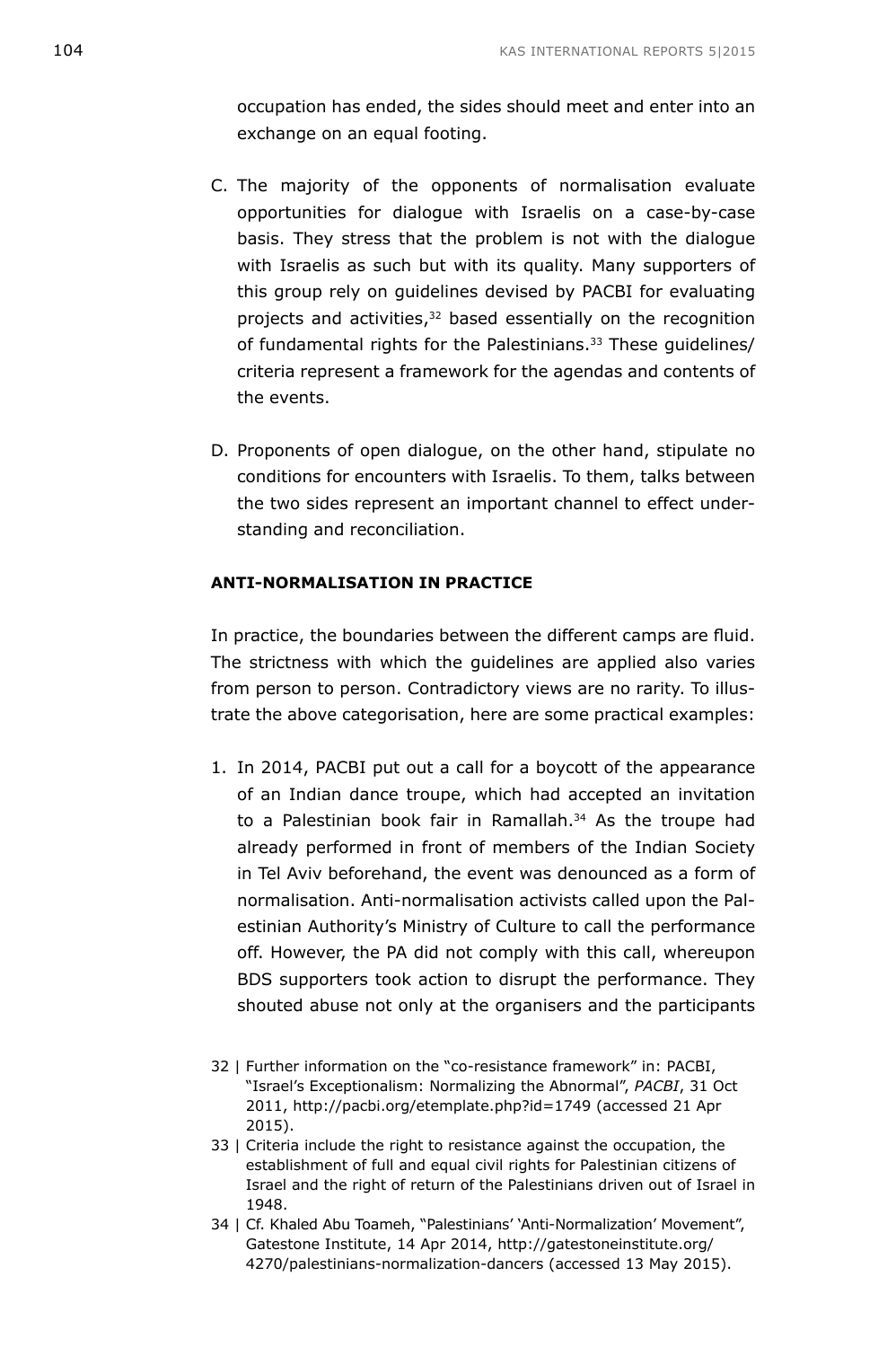but also at Palestinian and Indian gov-**It is becoming increasingly evident how**  ernment officials. Several activists were **far the position of the Palestinian gov**arrested during the ensuing melee. The **anti-normalisation activists.** Ministry of Culture subsequently put out

**ernment differs from that taken by the** 

an official statement, apologising to the organisers and participants for the incident. A spokesman for the BDS movement countered this by accusing the Authority of supporting the Israeli occupation by having the demonstrators arrested.35 Not only does this incident demonstrate the different points of view in this area, it also illustrates how far the position of the Palestinian government differs from that taken by the anti-normalisation activists. This state of affairs has given rise to repeated clashes between the two sides.

2. Another incident, which was also picked up in the German media, involved disputes connected to the TV documentary *24h Jerusalem*.36 After filming for the joint production of *Arte* and *Bayerischer Rundfunk* had begun, there were several attempts before it could be completed. To encourage an exchange and improve networking, the idea had been for both Palestinian and Israeli filmmakers to work on the production. However, the realisation of the project was repeatedly delayed by anti-normalisation activists who argued that the film did not show Jerusalem in all its facets and represented the occupation of the Palestinian East Jerusalem in a distorted light as something of a normal situation. In addition to calls for an immediate stop to cooperation, the Palestinian directors, film crews and protagonists also received direct and personal threats. And these took their toll, causing the Palestinians to withdraw from the project. Filming was stopped completely, as the producers did not want to make a film that presented the situation entirely from the Israeli perspective. While the project was given the go-ahead one year later, in April 2013, this was done on condition that Palestinians and Israelis would work in complete isolation from each other during the planning and filming. The film about Jerusalem thus unintentionally reflected a great deal of the city's everyday reality.

<sup>35 |</sup> Cf. Khaled Abu Toameh, "Palestinians: BDS Activists Are Troublemakers, Criminals", Gatestone Institute, 30 May 2014, <http://gatestoneinstitute.org/4334/palestinians-bds-trial> (accessed 13 May 2015).

<sup>36 |</sup> Cf. Hans-Christian Rössler, "Zwischen den Fronten des Nahost-Konflikts", *Frankfurter Allgemeine Zeitung*, 11 Apr 2014, [http://faz.net/](http://faz.net/-gqz-7o8iw) [-gqz-7o8iw](http://faz.net/-gqz-7o8iw) (accessed 13 May 2015).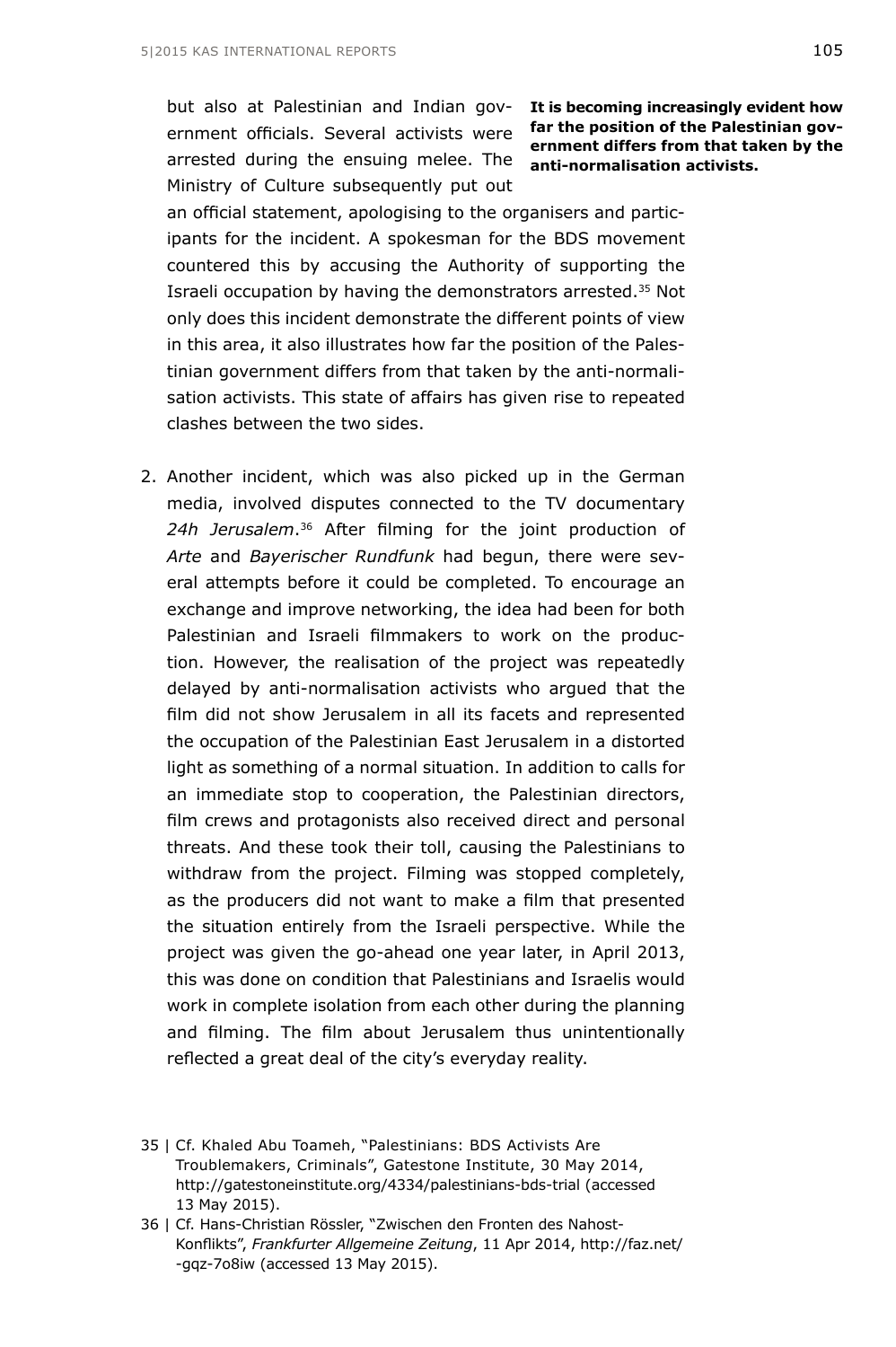- 3. One example where cooperation between Palestinians and Israelis is not considered as falling into the category of normalisation involves the joint protests against the construction of the barriers. In this instance, Israeli and Palestinian organisations, representatives of civil society and frequently also religious representatives are working hand in hand. However, these instances represent exceptions rather than the rule. One of the reasons is the extensive list of criteria the anti-normalisation activists apply to their own evaluations. If interpreted strictly, these hardly leave any leeway, which means that even the slightest indication of normalisation is likely to provoke resistance. Also, opportunities for cooperation are very limited, as the group of Israelis prepared to engage in dialogue has also diminished steadily over recent years.
- 4. That said, there are groupings on both sides which deem the "cross-border" dialogue and cooperation necessary or which try to further them in their work. In many cases, this entails specialist events and projects promoting issue-specific dialogue, not so much for its own sake but usually to make progress in an area of joint interest. Issues that are of current interest to both sides, which should be discussed under consideration of political reality, tend to be at the forefront in this context. The Jordan River Rehabilitation Project is one example of successful cooperation between Palestinians, Israelis and Jordanians.<sup>37</sup> The organisers' main goal is to protect the joint ecological heritage in the Jordan Valley, which would be of benefit to all sides. Initiatives of this type engage local scientists for relevant environmental projects in order to obtain a regional understanding of the problem and then develop a joint strategy of how to reach decision-makers, the media and the broad public. The argument in favour of this issue-specific cooperation is that acute problems, particularly in the area of the environment, cannot wait for a political solution and require prompt joint action. However, even in the case of issue-specific dialogue projects, the complex political reality frequently hampers smooth cooperation, with the result that the realisation of projects of this type always faces great challenges.38
- 37 | Jordan River Rehabilitation Project /EcoPeace Middle East, [http://foeme.org/www/?module=projects&record\\_id=23](http://foeme.org/www/?module=projects&record_id=23) (accessed 21 Apr 2015).
- 38 | On the one hand, there are logistical problems, on the other hand it is increasingly difficult to find suitable new willing parties. The issue is not only whether people are interested in taking part in such projects, but also whether this might label them as "normalisers".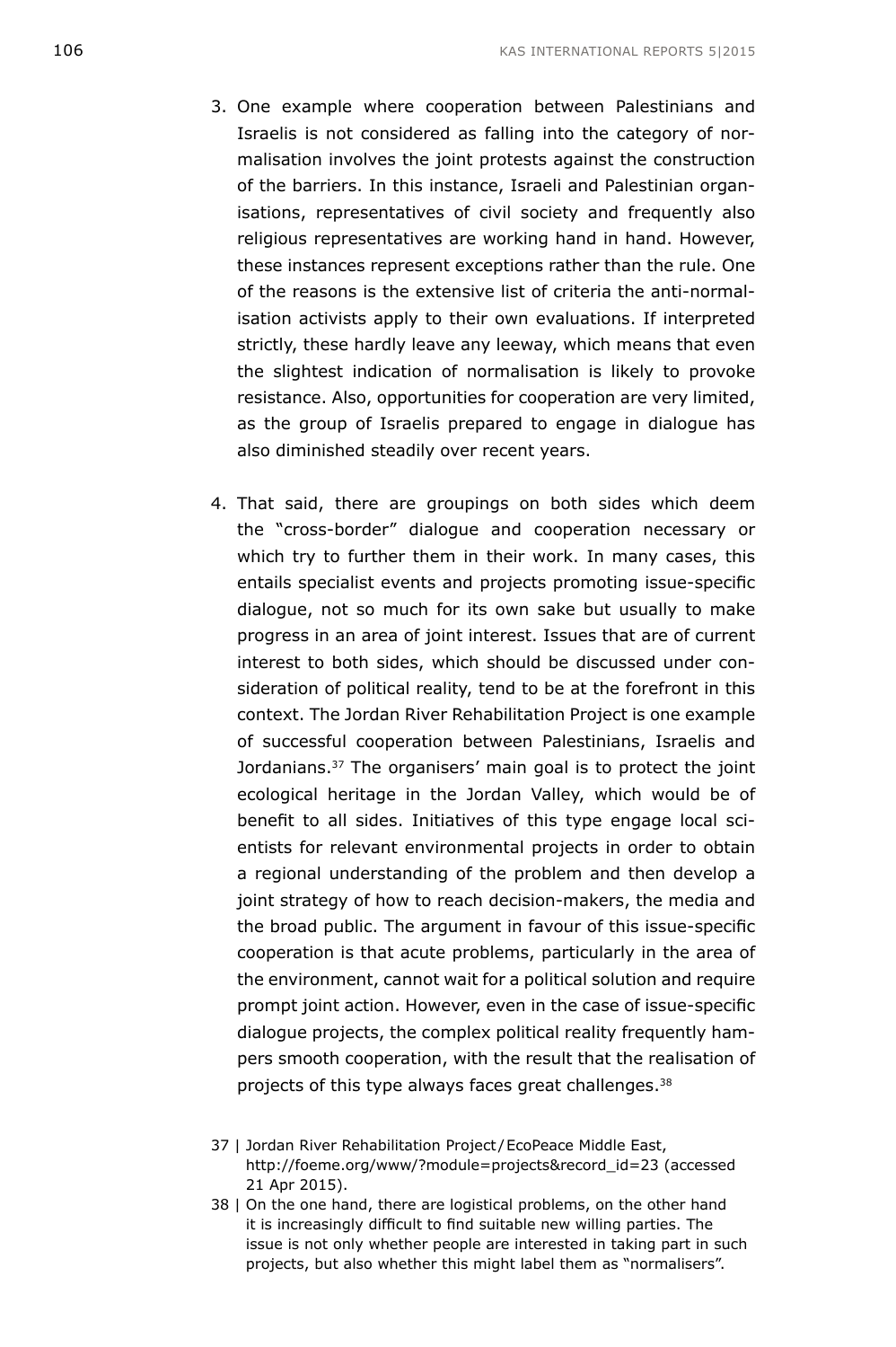

Members of the Young Group of the CDU/CSU parliamentary group find out about the situation of cross-border cooperation in the areas of environment and water on location at the Jordan river. | Source: © KAS Ramallah.

### **IMPACTS**

In view of the current political stalemate and the widening gulf between Israelis and Palestinians, it is likely that the Palestinian anti-normalisation movement will gain further support. Also, there is no indication that the evaluation criteria for what is classed as normalisation will be softened any time soon. However, the influence of the anti-normalisation activists on the government remains ambivalent. While frustration over the failed peace process and the lack of political progress can also be felt at government level, as illustrated by the change in political strategy, this has not led to the PA excluding the possibility of future dialogue with Israel or Israeli organisations at a political level. President Abbas still expresses his willingness to engage in political dialogue, even though the government thereby incurs the displeasure of the Palestinian population. Particularly where issues of basic services are concerned, the Palestinian leadership will have to continue negotiating with Israel in the medium term as well. Existing agreements cannot simply be terminated, nor will the Palestinians be in a position to become self-sufficient in the foreseeable future, in large part due to the occupation; Palestinians import some 98 per cent of electricity from Israel, the water supply in the West Bank is linked to Israel, and the security cooperation between the two sides is in the interest of both the PA and Israel.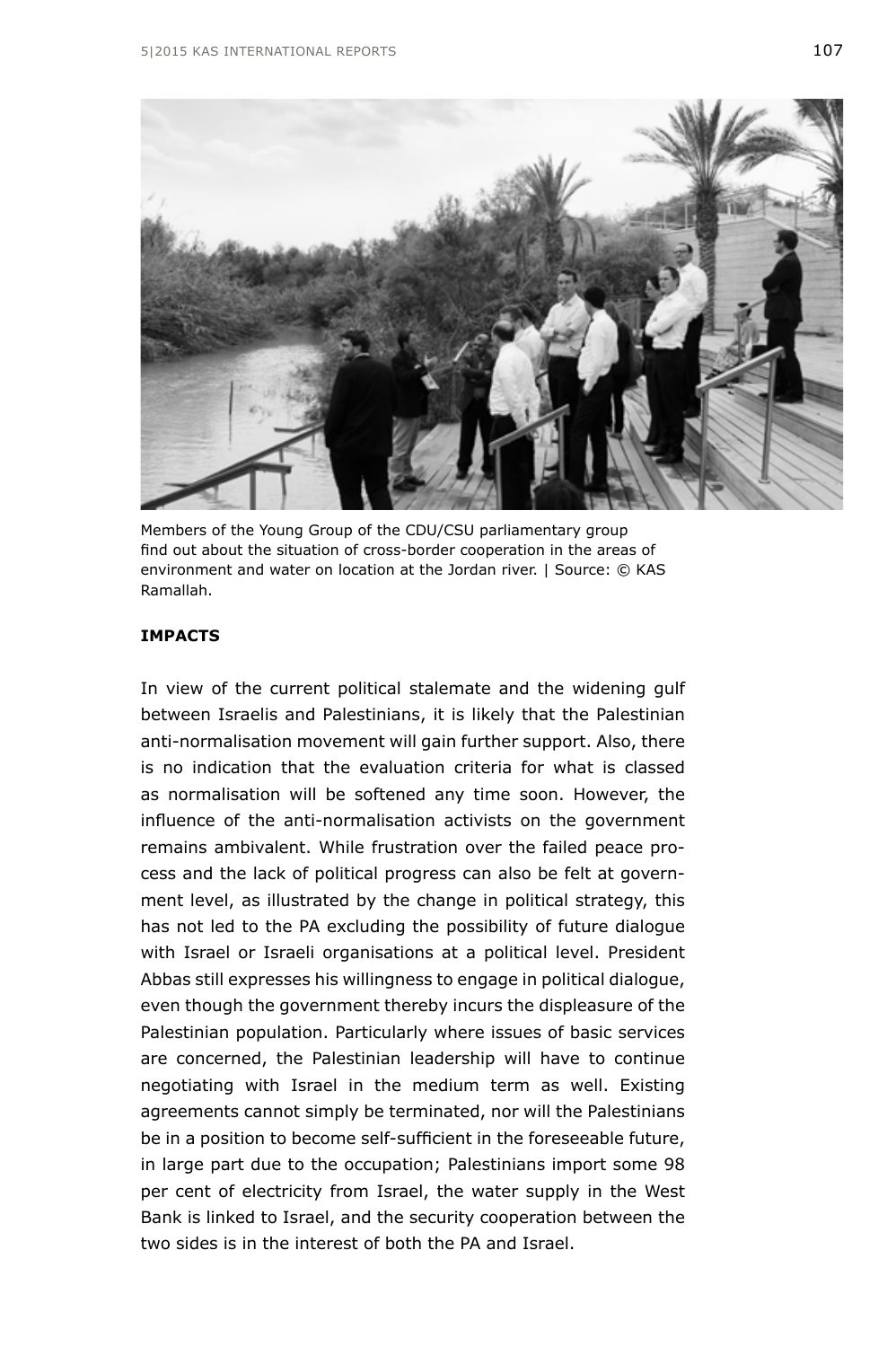There is currently no way to foresee where the internationalisation strategy pursued by the Palestinians will lead. A lasting and

**The anti-normalisation movement must give some thought to the question of whether and to what extent their position is weakening the peace camp on the Israeli side.**

sustainable resolution of the conflict can only be achieved in bilateral negotiations. By that time at the latest, it will be necessary for both sides to have a partner in the respective other camp. But that can only happen if

the two sides enter into an honest and open dialogue at an early stage. The anti-normalisation movement must therefore give some thought to the question of whether and to what extent their position is weakening the peace camp on the Israeli side. Because that stance is only likely to strengthen the forces that wish to maintain the status quo.39

The organisations involved in furthering Israeli-Palestinian dialogue, for their part, must be prepared to deal with the rise of the anti-normalisation movement. Dialogue projects have already become more complicated in terms of both planning and execution. For instance, it is increasingly difficult to find Palestinians prepared to take part in dialogue projects,<sup>40</sup> as this may make them direct targets of anti-normalisation campaigns. The resulting scepticism causes many Palestinians to refuse to participate in dialogue projects on principle. And those who are prepared to be less stringent in applying the evaluation criteria must reckon with hostility from anti-normalisation activists even if the government has officially approved their participation.

Ultimately, the willingness of Israelis and Palestinians to engage in dialogue can only be increased if a clear vision and willingness to find a resolution to the conflict are demonstrated at the political level. This is where external actors in particular – including Germany – can make a valuable contribution. As a recent survey conducted by the Konrad-Adenauer-Stiftung has shown,<sup>41</sup> no other country surpasses Germany in popularity among Israelis and Palestinians. Despite the Palestinians' realistic assessment of the close German-Israeli relations, many people in the West Bank and particularly in the Gaza Strip would like to see closer bilateral

- 39 | Cf. Dan Goldenblatt, "On anti-normalization: Joint Israeli-Palestinian activism must continue", *+972*, 16 Feb 2012, [http://972mag.com/](http://972mag.com/on-anti-normalization-joint-israeli-palestinian-activism-must-not-be-stopped/35524) [on-anti-normalization-joint-israeli-palestinian-activism-must-not-be](http://972mag.com/on-anti-normalization-joint-israeli-palestinian-activism-must-not-be-stopped/35524)[stopped/35524](http://972mag.com/on-anti-normalization-joint-israeli-palestinian-activism-must-not-be-stopped/35524) (accessed 13 May 2015).
- 40 | It is similarly difficult to find participants on the Israeli side, even though the Israelis may be motivated by different reasons.
- 41 | Cf. Michael Borchard/Hans Maria Heÿn, "The Holy Land and the Germans", KAS Study, Jan 2015, <http://kas.de/wf/en/33.40104> (accessed 21 Jan 2015).